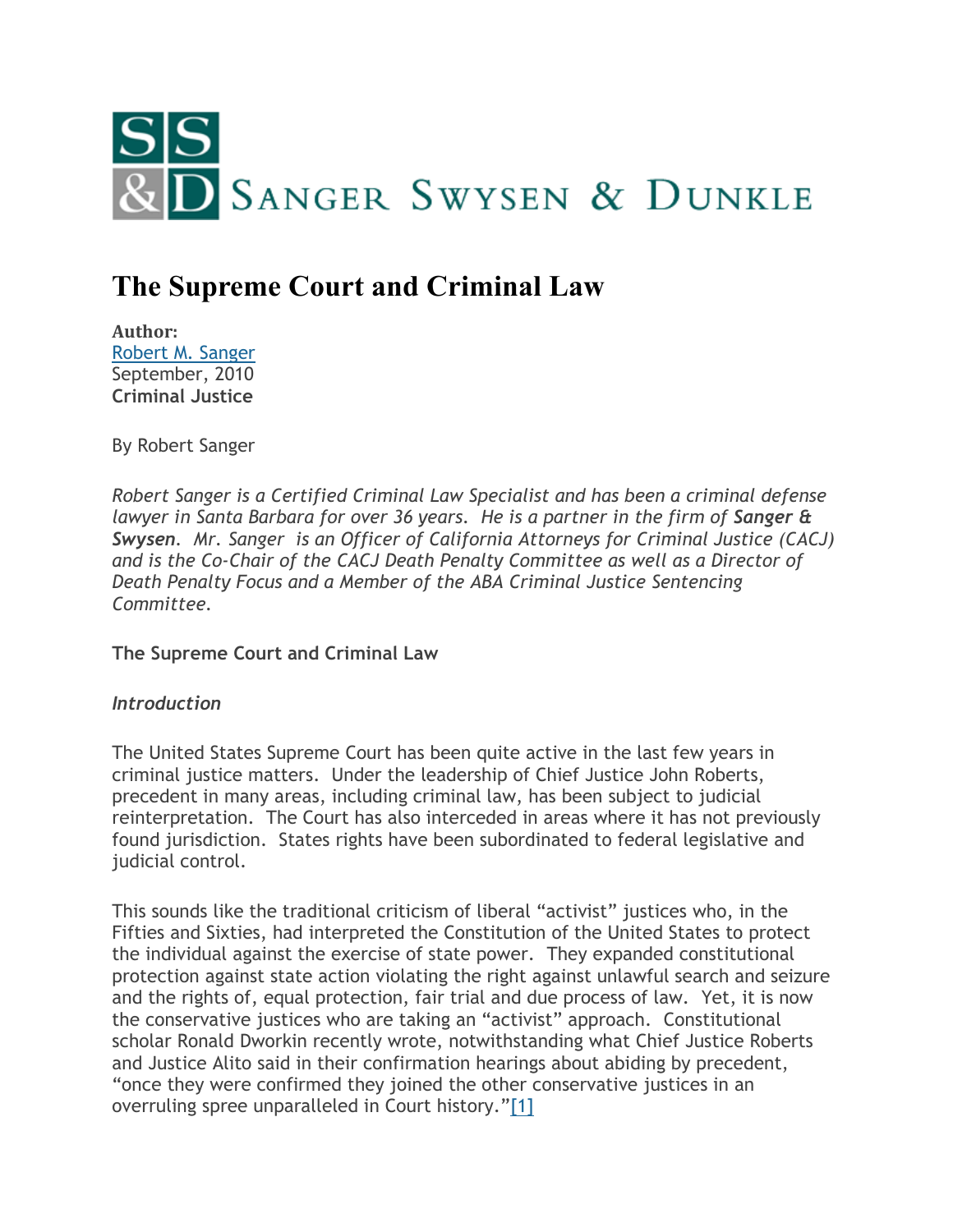However, it is not easy to identify a Roberts Court jurisprudence. There are themes and there are trends but with so many 5 to 4 decisions, it is difficult to say that the Roberts Court has a consistent philosophical approach to the law. Even individual justices have been hard to peg philosophically. With Justice Stevens now retired - the Justice who could be counted on for a calm and thoughtful review of precedent and his skepticism of executive power -- the Court may be even more adrift. Nevertheless, in the *Criminal Justice* column we will look at some of the themes and trends that seem to be emerging as the Court decides criminal justice issues.

#### *Personnel on the Court, General Statistics and Trends*

A quick review of the Court's personnel: For the October 2009-2010 Term which ended in July of this year, the Court was comprised of Chief Justice John Roberts (appointed by G. W. Bush, 2005), John Paul Stevens (Ford, 1975), Antonin Scalia (Reagan 1986), Anthony Kennedy (Reagan 1988), Clarence Thomas (G. H. W. Bush 1991), Ruth Bader Ginsberg (Clinton 1993), Steven Breyer (Clinton 1994), Samuel Alito (G. W. Bush 2006) and, the newest member, Justice Sonia Sotomayor (Obama, 2009)[.\[2\]](#page-4-1)

In general, during the October 2009-2010 Term, the Chief Justice has been in the majority over 90% of the time. The only other Justice with a similar record (in fact, identical at 90.2% each) is Justice Kennedy. The statistics show that since Sandra Day O'Connor left the court, Justice Kennedy has been the swing vole on many close cases. However, the swing was not necessarily in line with the Chief. That has now changed so that it is the Chief and Justice Kennedy voting together on close cases even more often than, say, the Chief and Justices Alito, Scalia or Thomas. It is also worth noting that Justice Stevens was the least likely to agree with the majority, at 72.5% reflecting his basic respect for precedent and reluctance to reinterpret the law.

Before getting to criminal justice issues specifically, it is worth noting that there is a trend, if not a jurisprudence, in the decisions of the Court and Justice Roberts in particular. Justice Roberts embodies the resolve of the neoconservatives to support a strong executive rather than to promote a passive Supreme Court, states rights or other traditional conservative agendas. As noted in this column before, Justice Roberts was not recruited based on views against judicial activism, he was recruited based on a commitment to promote what the conservative think-tanks have called the "unitary executive."[\[3\]](#page-4-2) And that unitary executive was embodied by President George W. Bush – using executive power in international relations without regard to international treaties, protecting business and the wealthiest Americans from regulation and taxation and using federal power over state's authority when it suited the purposes of the administration. In this context, the rights of "ordinary" people accused of crime are not given as much protection. Some of these tendencies are reflected in the criminal justice opinions of the Court for the October 2009-2010 Term and we will look at a few of the cases that demonstrate these tendencies.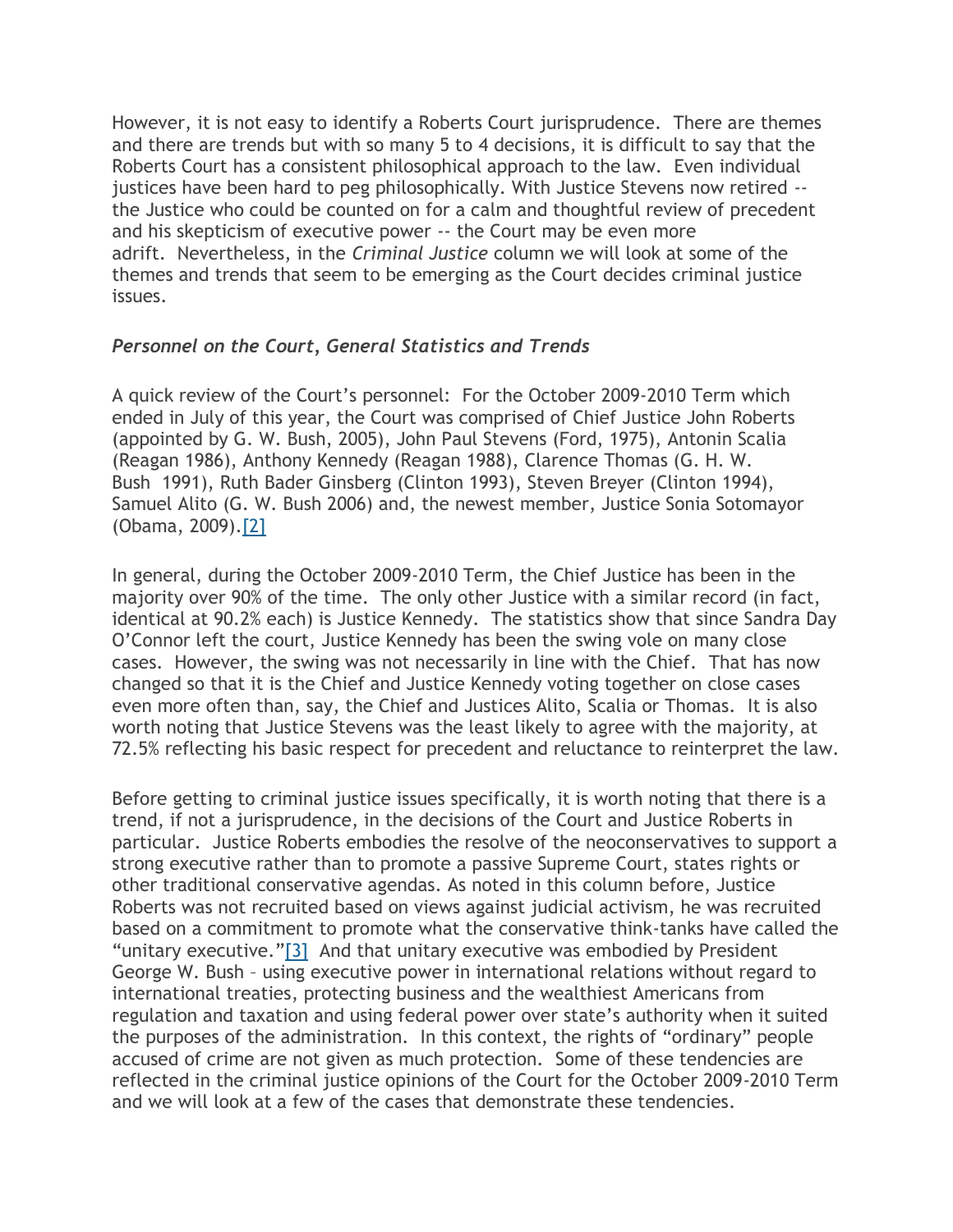### *Criminal Justice Issues in the October 2009-2010 Term*

*Skilling v. United States,* 130 S.Ct.2896 (June 24, 2010) and *Black v. United States,* 130 S.Ct. 2963 (June 24, 2010) actually upheld the "honest services" statute, 18 U.S.C. 1346 (contrary to my prediction in an earlier *Criminal Justice* column). Interestingly, Justice Scalia in dissent here, consistent with his dissent to denial of certiorari in *Sorich*[,\[4\]](#page-5-0) would have stricken the statute as unconstitutional. The statute basically said that it was sufficient to show that there had been a deprivation of "honest services" to establish mail fraud or wire fraud under federal law. This had allowed federal prosecutors to obtain convictions where there had been no evidence of bribery or *quid pro quo* advantage. In essence, it allowed conviction for doing anything that might deprive someone (not even the public) of the honest services of anyone (not even public officials). The result was perceived as an assault on business people who could not determine from when and where a prosecution might be brought – in other words, unlike our typical criminal statutes which proscribe specific conduct we can all pretty much recognize in advance, this was a license for federal prosecutors to identify conduct they didn't like and use mail and wire fraud to prosecute it. Since practically every transaction involves the mail (which now includes other carriers) or the wires (e.g., the internet) and there is not definition of fraud other than the deprivation of honest services, practically anyone involved in a business transaction could be prosecuted.

However, seen another way, these decisions are consistent with the Roberts Court trends we discussed. The power of the federal government is being upheld in these cases. Federal prosecutors can indict for general federal crimes rather than leaving such prosecutions to the state and local authorities under state law. On the other hand, the biggest criticism of the business community was actually addressed in these decisions. While the statute was upheld in *Skilling*, it was only upheld where narrowly applied to bribery or kickback schemes. It was not extended in *Black* to undisclosed self dealing or other activities where a public or corporate official is promoting her or his own financial interests to the detriment of constituents or shareholders. Therefore, states rights is forgone, federal power is affirmed, "ordinary" criminal defendants can be prosecuted but business women and men are given protection.

In series of three cases, the Court modified or contorted precedent to find that confessions or admissions of criminal defendants admissible. *Florida v. Powell*, 130 S. Ct. 1195 the Court upheld a Florida admonition of rights that the Florida Supreme Court had found to be deficient because it did not tell the suspect that he had the right to consult with a lawyer during questioning (somewhat inexplicably, the Florida officer had deviated from the standard Miranda text). The United States Supreme Court reversed the Florida Court and held that, while the warnings did not comply with the specific warnings set forth in Miranda, they were close enough. Justice Stevens and Breyer dissented citing the clear language of Miranda as a precedent to be followed.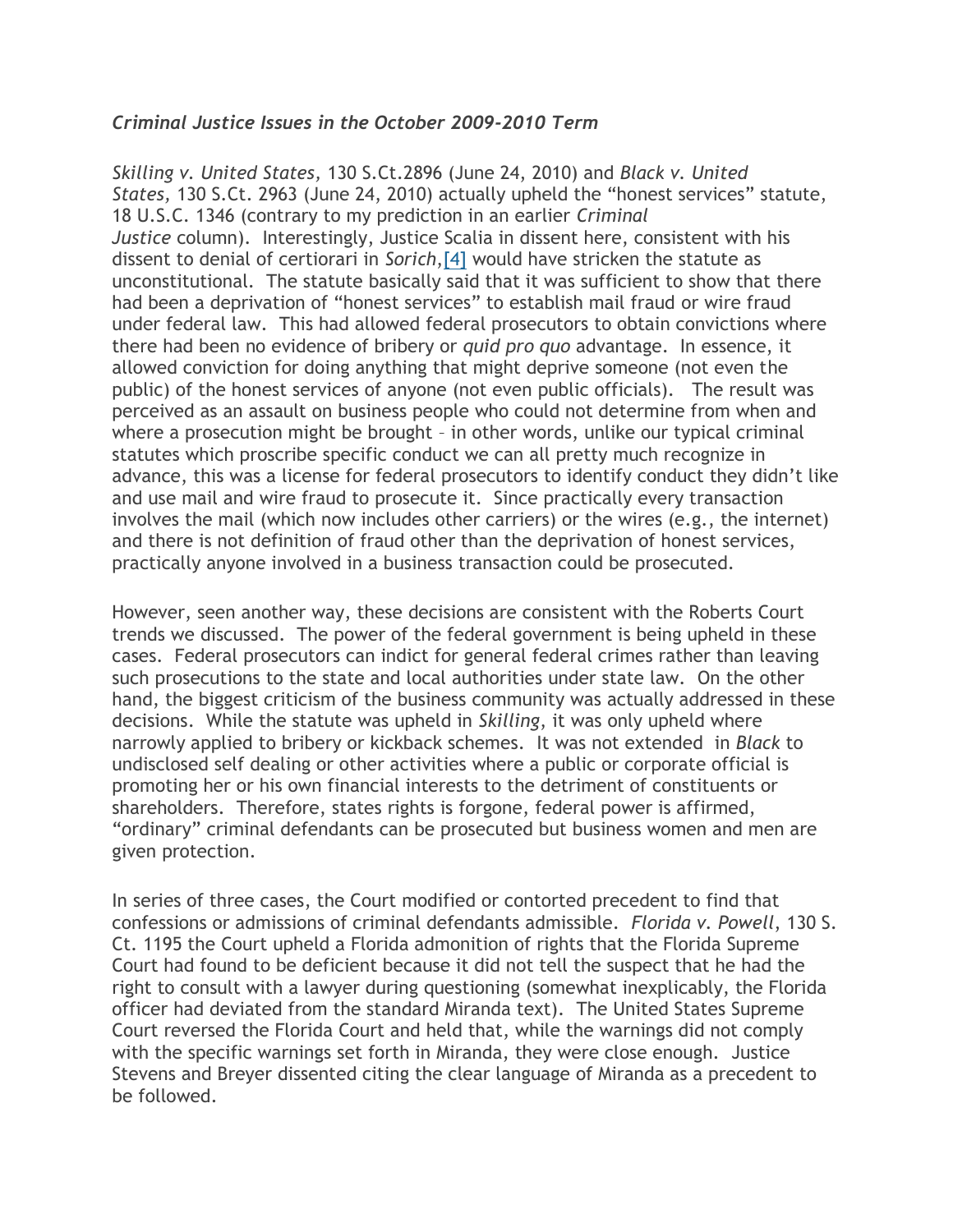In *Maryland v. Schatzer* 130 S.Ct. 12131 the Court actually legislated a prophylactic time period for the expiration of a person's right not to be re-interrogated after invoking his rights under Miranda. Reversing the Maryland Court of Appeals, the United States Supreme Court deemed the time period to be 14 days after a break in custody. Prior to this the precedent, *Edwards v. Arizona*, prohibited such reinterrogation.

The third case is *Berghuis v. Thompkins*, 130 S.Ct. 2250 (June 1, 2010) in which the Court in a 5 to 4 decision held that a person who remains silent after being advised of his rights has not invoked his right to remain silent. After remaining silent for three hours, Thompkins eventually made a response to an ambiguous question – whether he prayed to God for forgiveness – and it was used against him. The dissent, written by Justice Sotomayor contended that this decision not only ignored precedent but turned Miranda on its head.

Another interesting case, that pits rights of individual privacy against government control, with the later coming out on top, is *City of Ontario, Cal. v. Quon*, 130 S.Ct. 2619 (June 17, 2010). It was a federal civil rights action and not a criminal prosecution but it does implicate the warrantless seizure of evidence. There the Court held in a *per curiam* decision that a police officer did not have a Fourth Amendment right to be free from warrantless searches and seizures where the department obtained personal text messages sent on his government owned device. The Court found that this was a work related search and not excessive in scope.

Not everything is predictable. In a 6 to 3 decision by Justice Kennedy, the Court held in *Graham v. Florida* 130 S.Ct. 2011 (May 17, 2010), that life without the possibility of parole (LWOPP) was cruel and unusual punishment for a juvenile who was convicted of a non-homicide offense. We discussed juvenile LWOPP in a previous column and noted that the United States is our of step with rest of the world on this. While this decision does not address juvenile LWOPP in general – only for non-homicide cases – it can be viewed as progress. The Justices, including Kennedy, who look to international precedent have been criticized but, Justice Kennedy is still willing to do this. *Graham* could be an indication of trends in the future which might impact juvenile LWOPP for homicide cases, LWOPP for adults and, perhaps the death penalty. As we allow ourselves to realize how far out of the mainstream of thought among free nations on these subjects, the Justices may be willing to re-evaluate.

In *McDonald v., City of Chicago, Ill.,* 130 S.Ct. 3020 (June 28, 2010), the Court held that the Fourteenth Amendment incorporates the Second Amendments right of citizens to keep and bear arms in self-defense. Therefore, the City of Chicago could not make it a crime to posses a firearm in the home. What is remarkable about this case is that the selective incorporation of the Bill of Rights into the Due Process clause of the Fourteenth Amendment has been considered an affront to state rights by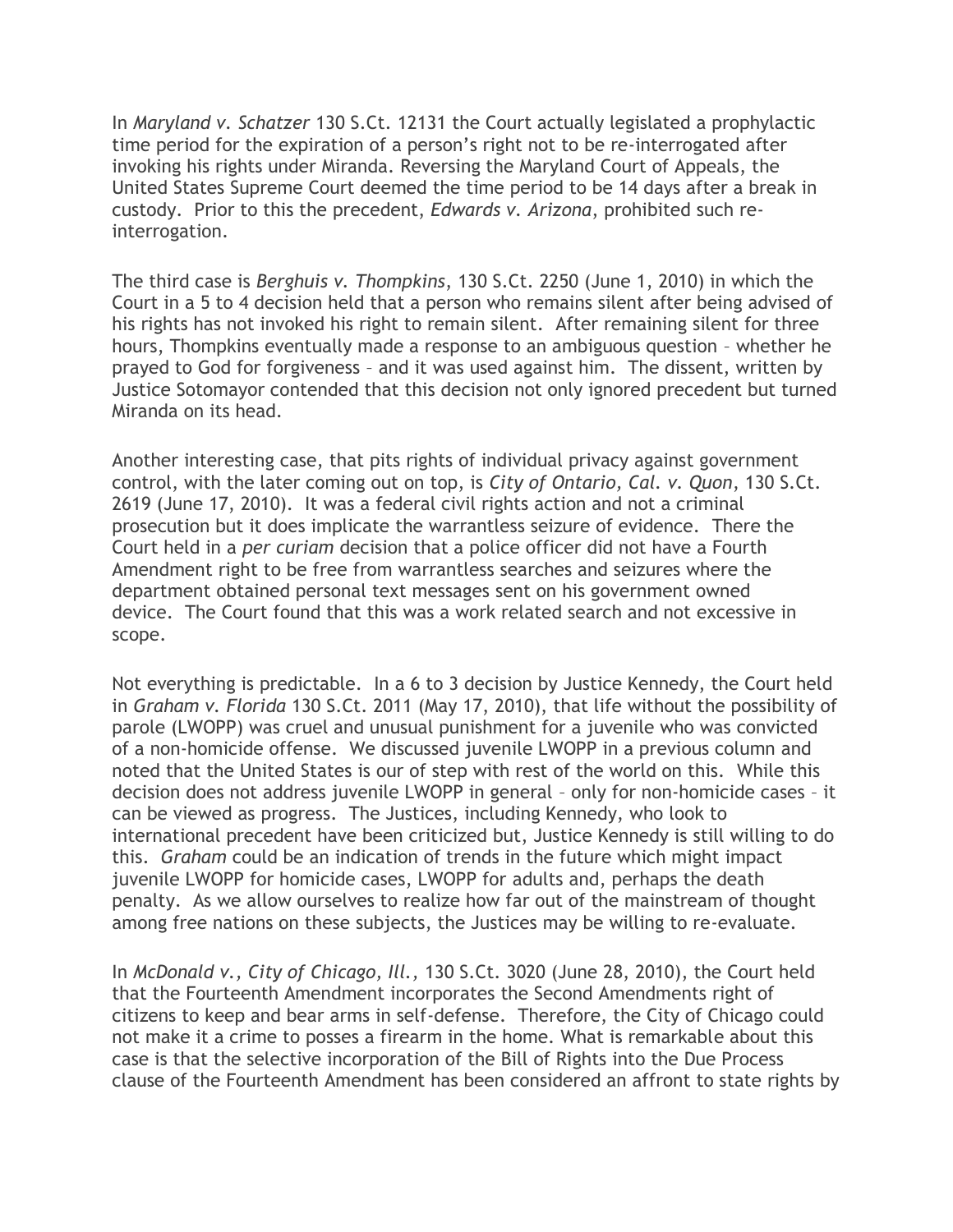conservatives for decades. Here, suddenly, a conservative Court makes new law by incorporating a right heretofore not held applicable to the states.

The court struck down an animal cruelty statute, rendered several decisions in death penalty cases and other criminal procedural matters. But the last case we will discuss here is the rather remarkable case of *Holder v. Humanitarian Law Project*, 130 S.Ct. 2705 (June 21, 2010). That case, rather remarkably, held that a person may be prosecuted criminally under the Anti-Terrorism and Effective Death Penalty Act (AEDPA) for any sort of conduct that supports an organization on the list of terrorist groups even if the conduct is monetary aid or legal advice on how to facilitate lawful and non-violent purposes. Chief Justice Roberts wrote for the majority upholding the poser of the federal government to regulate political and speech related behavior even if it did not directly promote violence or unlawful activity.

## *Conclusion*

The Roberts Court is showing a trend toward supporting federal power over states rights, being activist in overruling or significantly modifying precedent, creating judicial law, promoting conservative substantive values, such as gun rights, and making exceptions to long-standing protections for the "ordinary" individual while enhancing protections for business people. Given the limited sampling of cases that any Term of the Supreme Court offers, and even going back for the five Terms over which the Chief Justice presided, it is not possible to define a clear legal philosophy but these emerging trends are currently visible. Of course, the composition of the Court is changing. Justice Kegan may or may not replace the strong voice for reason that Justice Stevens had. Other personnel changes may occur. Justice Kennedy may be persuaded to break further from Alito, Scalia and Thomas. But for now, the Roberts Court seems to be aggressively pursuing an emerging agenda. Time will tell.

<span id="page-4-0"></span>[1] Ronald Dworkin, "*The Temptation of Elena Kegan*," New York Review of Books, August 19, 2010.

<span id="page-4-1"></span>[2] Justice Sevens has retired and as of August 5, 2010, Justice Elena Kegan has been confirmed and will be sitting for the October 2010-2011 Term. She, of course, did not participated in the October 2009-2010 Term decisions.

<span id="page-4-2"></span>[3] The "unitary executive" has been considered a "code" among neoconservative activists for right thinking about virtually unlimited Presidential power. The theory goes that Article II of the United States Constitution vests powers in the Executive branch but that both the Legislative and Judicial branches are expressly limited. Congress can "strip" the Judicial branch of powers and the courts can find